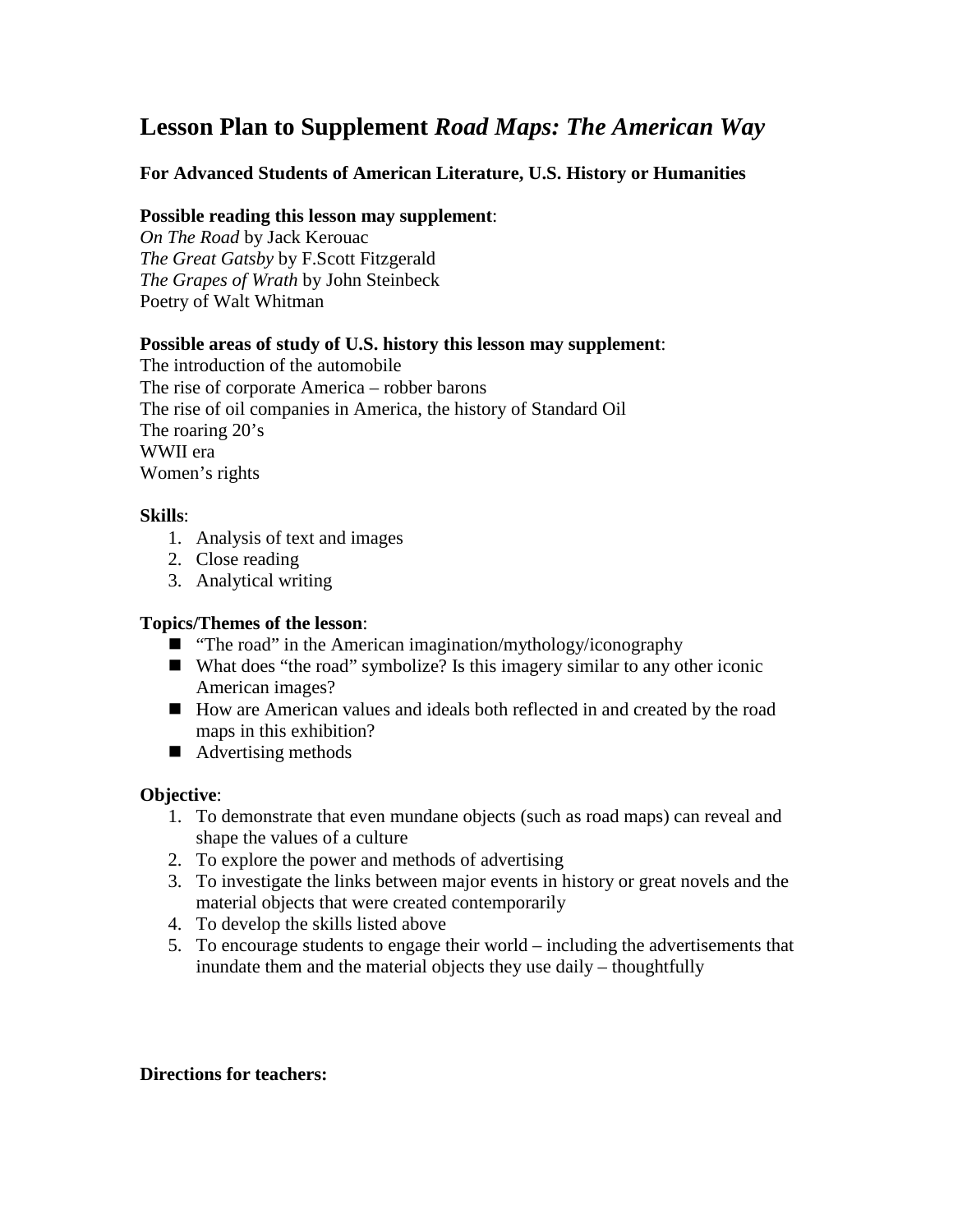This lesson and these activities are intended to supplement the online exhibition *Road Maps: The American Way* and to supplement the study of American Literature or U.S. History. First, please ask students to view the exhibition online, both looking at the images and reading the explanatory text. Ask students to focus their attention particularly on the "Exhibition Home Page" and the sections entitled "Adventure around the Bend," "Guiding the Traveler," "Selling an Image" and "Road Maps as History." After students have viewed the exhibition, they may complete the following assignments.

# **Maps students may want to focus on in answering questions/completing activities:**



**Discussion/Writing Questions**: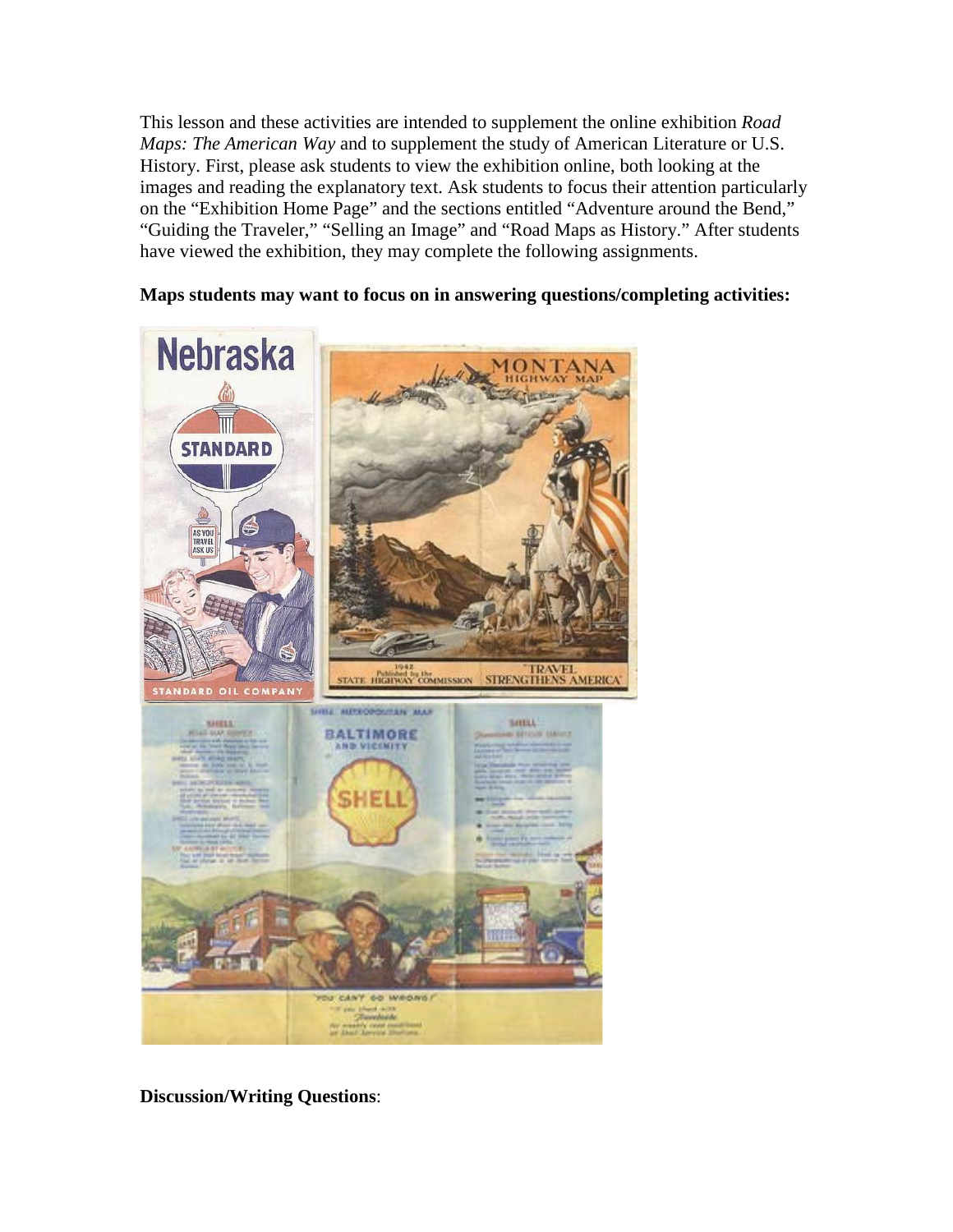1. In the images on the covers of these maps, how do oil companies try to sell their product? How do they try to cultivate brand loyalty? Use specific examples from the images or from the explanatory text that accompanies the images.

2. Find patriotic images in the map covers. Why include patriotic images? Do the patriotic images tend to correspond to major events in U.S. History?

3. **Challenge:** While aimed at national travelers, these maps implicitly promote the worth of local people and knowledge of the local environment. Many of the maps contain archetypal or typical images of small town life or small town people. Find at least three map illustrations that show idealized images of small town life or that contain a knowledgeable small town hero who can direct travelers to their destinations. *What is the purpose for including these images in the illustrations? How do these images contribute to the notion of America as one big community?* 

# **Activity and Worksheet: Close reading**

# **CLOSE READING WORKSHEET:**

For the 1929 "Standard" Road Map of New Jersey. Found under the section entitled "Guiding the Traveler."



Look closely at the illustration on the cover of this road map, then answer the following questions.

- 1. According to the illustration, what happens to people who don't carry road maps?
- 2. Who paid for the creation of this map? What interest do they have in road maps? What product are they trying to sell?
- 3. How does this advertisement try to cultivate brand loyalty for the company?
- 4. Examine the gender dynamics in this illustration. What can you surmise about the expected role of women in 1929?
- 5. How do the images of "lost" on the left and "found" on the right differ? (For example: look at the difference in the proportion of "wilderness" to man-made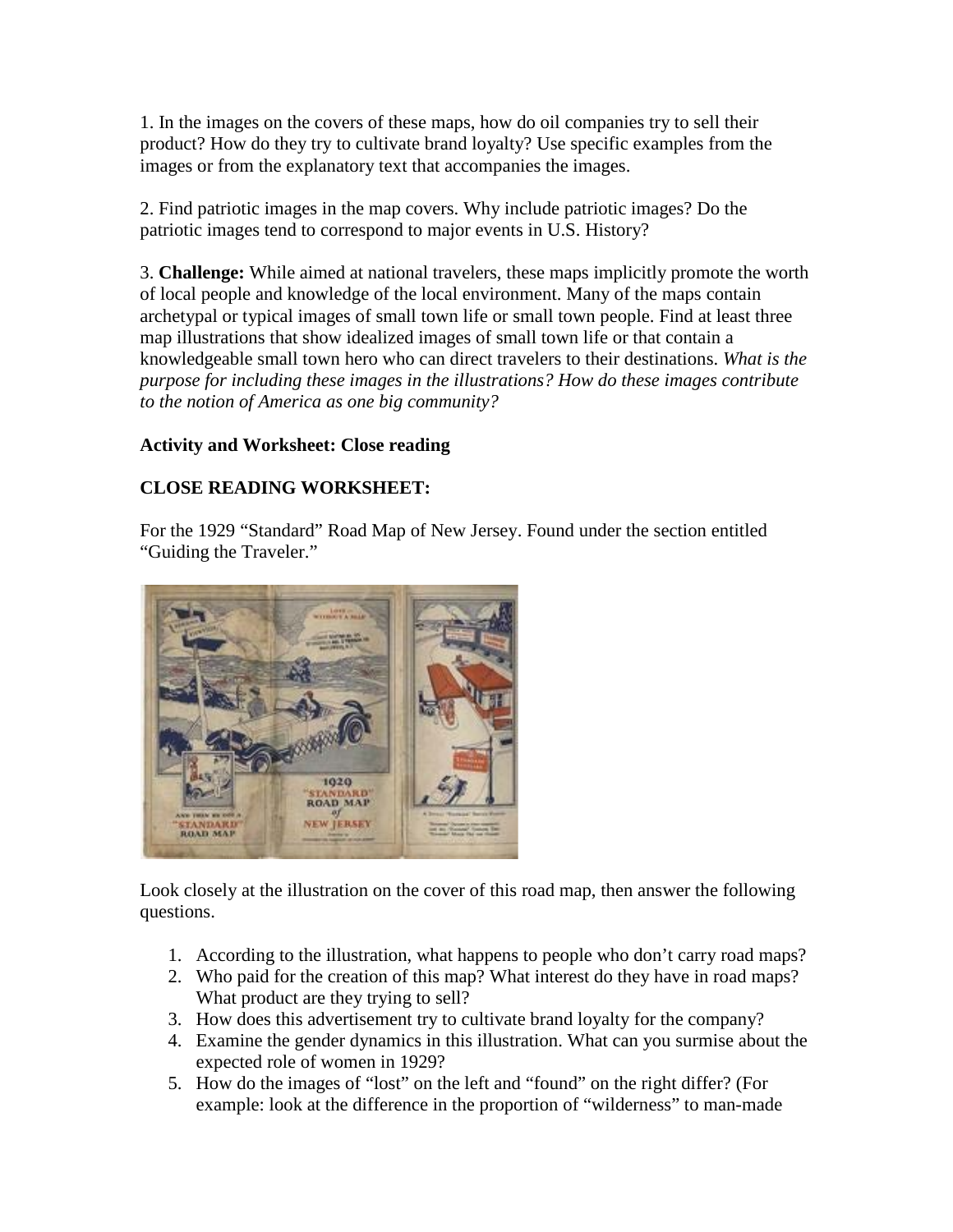environment.) How do these images conjure or bring up emotions about being lost? What, therefore, is the feeling that we get when we use this product and are "found"?

6. Take a close look at the thumbnail image on the left. Who is actually using the map? Why include a third character in this vignette?

After you have completed questions 1-6, choose another illustration from the exhibition that interests you. Produce a close reading of that illustration.

#### **Extension/Research Activities: Pick one**.

\*Students might complete this activity as a writing assignment or they might create presentations to share what they have learned with their classmates.

- 1. Find and review a novel, a poem, a movie, a song, a painting, etc. that deals with the theme of travel in America. Compare and contrast your piece of media with the images in the exhibition. Do they reveal/promote the same values? Do they use similar symbolism or imagery?
- 2. Find and review an advertisement, that, like the maps, exploits a certain image of America, American iconography or American values. How do advertisers use concepts about what is American to sell their products? Do you think these advertisements are successful? Why or why not?
- 3. Research the history of the Standard Oil Co.
- 4. Research the history of the women's rights movement in this country from the turn of the twentieth century to the 1950's. Consider the maps and map covers in the exhibition that include women. Do the images on the maps parallel the women's rights movement? See "Women on the Road" under "Selling an Image." (Note: this might complement well an essay on the treatment of women in *On The Road* or *Gatsby*.)

#### **Essay Question**:

\*Depending on the ability levels of the students, this question might be introduced with class discussion for clarification and to jumpstart brainstorming. Also, some of the subquestions might be eliminated if they contain concepts that will confuse instead of productively challenge.

In the first episode of the television series *Madmen,* protagonist Don Draper states that the purpose of advertising is to make people feel that what they are doing or buying is "ok" – and that they themselves are "ok." In other words, Draper argues that to be successful advertising must be a business of inclusion and *reassurance*. Consumers must be made to feel as if they belong and that what they are doing or buying is acceptable to themselves and to society. Let's use Draper's idea to shape our thinking about the advertisements in this exhibition.

Pick 1-3 maps from the exhibition to work with.

How do the illustrations on these maps affirm or support their user's Americanism, their identity, their sense of belonging to society, their "ok-ness"? Are these maps reassuring to consumers? In what ways? How do these maps create a group identity for Americans? How do they build America as one big "imagined